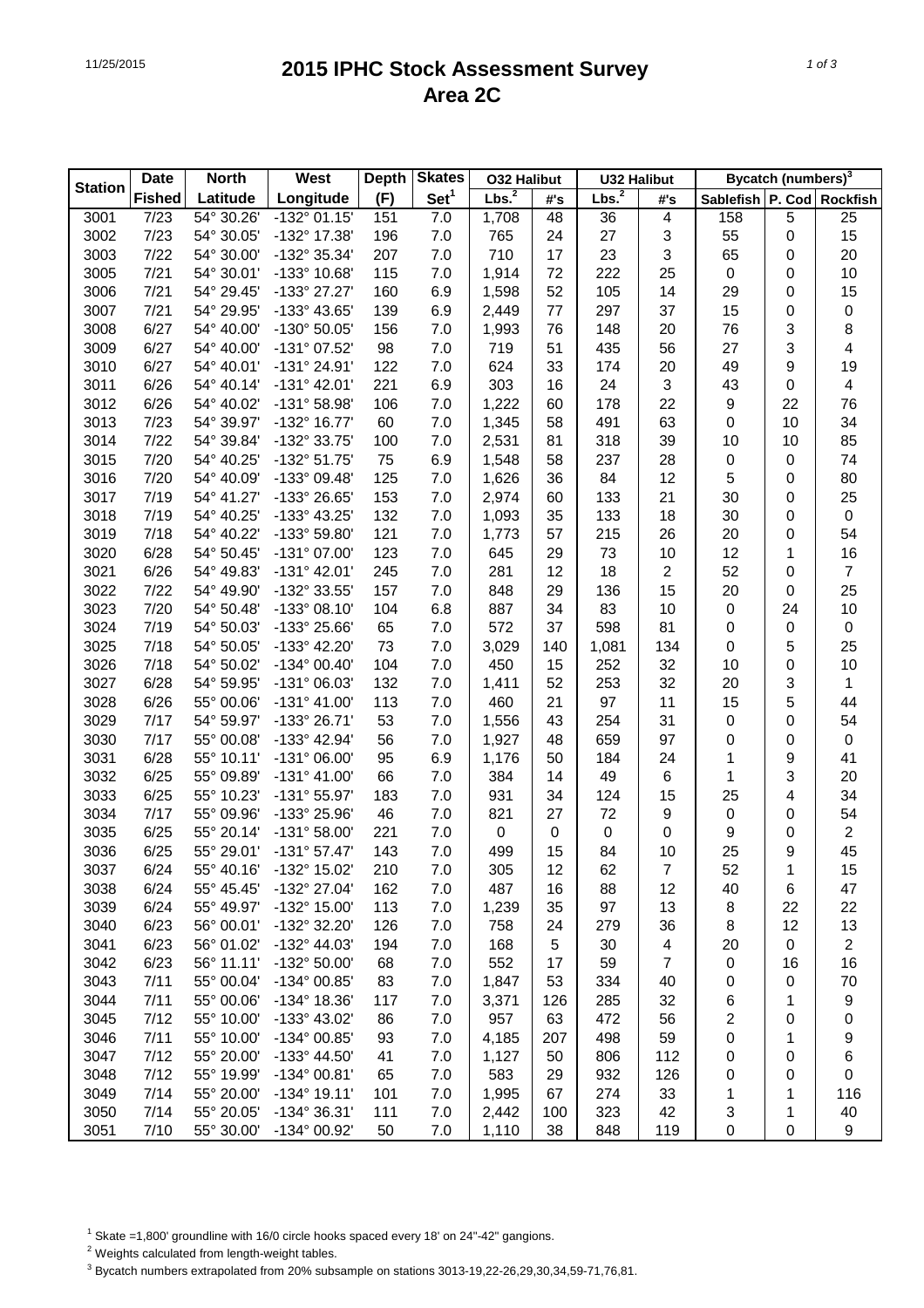## 11/25/2015 **2015 IPHC Stock Assessment Survey Area 2C**

|                | <b>Date</b>   | <b>North</b>             | West                  | <b>Depth</b> | <b>Skates</b>    | <b>032 Halibut</b> |                  | <b>U32 Halibut</b> |                | <b>Bycatch (numbers)</b> <sup>3</sup> |    |                  |  |
|----------------|---------------|--------------------------|-----------------------|--------------|------------------|--------------------|------------------|--------------------|----------------|---------------------------------------|----|------------------|--|
| <b>Station</b> | <b>Fished</b> | Latitude                 | Longitude             | (F)          | Set <sup>1</sup> | Lbs. <sup>2</sup>  | #'s              | Lbs. <sup>2</sup>  | #'s            | Sablefish   P. Cod   Rockfish         |    |                  |  |
| 3052           | 7/10          | 55° 30.00'               | -134° 19.06'          | 93           | 7.0              | 2,189              | 112              | 757                | 90             | 1                                     | 3  | 6                |  |
| 3053           | 7/14          | 55° 30.01'               | -134° 37.03'          | 111          | 7.0              | 1,801              | 72               | 377                | 46             | 66                                    | 11 | $\boldsymbol{9}$ |  |
| 3054           | 7/13          | 55° 30.00'               | $-134^{\circ} 54.23'$ | 157          | 7.0              | 2,541              | 102              | 197                | 24             | 29                                    | 1  | 11               |  |
| 3055           | 7/10          | 55° 40.01'               | -134° 01.25'          | 107          | 7.0              | 1,509              | 60               | 171                | 21             | 5                                     | 12 | 54               |  |
| 3056           | 7/10          | 55° 40.00'               | -134° 18.72'          | 115          | 7.0              | 1,121              | 56               | 185                | 23             | 22                                    | 0  | $\,6$            |  |
| 3057           | 7/13          | 55° 40.00'               | -134° 36.87'          | 112          | 7.0              | 2,125              | 83               | 300                | 34             | 23                                    | 4  | 15               |  |
| 3058           | 7/13          | 55° 40.00'               | $-134^{\circ}55.31'$  | 109          | 7.0              | 3,472              | 109              | 272                | 33             | 23                                    | 1  | 84               |  |
| 3059           | 7/20          | 55° 50.01'               | -133° 25.93'          | 35           | 7.0              | 824                | 21               | $\pmb{0}$          | 0              | $\pmb{0}$                             | 0  | $\mathbf 5$      |  |
| 3060           | 7/20          | 55° 50.00'               | $-133^{\circ}$ 44.08' | 71           | 7.0              | 1,040              | 27               | 53                 | 6              | $\pmb{0}$                             | 0  | 50               |  |
| 3061           | 7/19          | 55° 49.98'               | $-134^{\circ}$ 02.10' | 148          | 7.0              | 1,554              | 62               | 69                 | 8              | 40                                    | 15 | 45               |  |
| 3062           | 7/18          | 55° 50.00'               | -134° 37.69'          | 82           | 7.0              | 2,433              | 95               | 428                | 51             | 5                                     | 0  | 45               |  |
| 3063           | 7/17          | 55° 50.00'               | -134° 55.53'          | 102          | 7.0              | 3,455              | 95               | 418                | 50             | 5                                     | 10 | 15               |  |
| 3064           | 7/17          | 55° 50.00'               | $-135^{\circ}$ 12.48' | 122          | 7.0              | 5,820              | 181              | 381                | 47             | 30                                    | 5  | 50               |  |
| 3065           | 7/20          | 55° 55.00                | -133° 34.62'          | 41           | 7.0              | 937                | 31               | 96                 | 12             | 10                                    | 0  | 10               |  |
| 3066           | 7/19          | 56° 00.03'               | -134° 02.06'          | 44           | 7.0              | 1,656              | 62               | 468                | 62             | 10                                    | 5  | 35               |  |
| 3067           | 7/19          | 55° 59.75                | -134° 19.98'          | 45           | 7.0              | 3,158              | 89               | 423                | 55             | 0                                     | 0  | 30               |  |
| 3068           | 7/18          | 56° 00.00'               | -134° 38.83'          | 207          | 7.0              | 3,923              | 73               | 44                 | 5              | 125                                   | 0  | 20               |  |
| 3069           | 7/18          | 55° 59.99'               | $-134^{\circ} 54.16'$ | 187          | 7.0              | 1,155              | 33               | 90                 | 11             | 50                                    | 0  | 95               |  |
| 3070           | 7/17          | 56° 00.00'               | $-135^{\circ}$ 13.41' | 200          | 7.0              | 2,013              | 60               | 60                 | $\overline{7}$ | 40                                    | 0  | 110              |  |
| 3071           | 7/21          | 56° 10.28'               | -133° 44.05'          | 180          | 7.0              | 1,899              | 66               | 145                | 19             | 65                                    | 0  | $\pmb{0}$        |  |
| 3072           | 7/7           | 56° 09.95                | -134° 20.06'          | 74           | 7.0              | 3,536              | 178              | 779                | 100            | 3                                     | 11 | $\boldsymbol{9}$ |  |
| 3073           | 7/6           | 56° 09.91'               | $-134^{\circ}38.14'$  | 126          | 7.0              | 2,147              | 69               | 385                | 48             | 66                                    | 10 | 15               |  |
| 3074           | 7/6           | 56° 10.08'               | $-134^{\circ} 56.05'$ | 103          | 7.0              | 2,770              | 132              | 608                | 76             | 90                                    | 0  | $\pmb{0}$        |  |
| 3075           | 7/5           | 56° 10.00'               | -135° 13.57'          | 153          | 7.0              | 2,127              | 85               | 196                | 25             | 30                                    | 2  | $\mathbf{1}$     |  |
| 3076           | 7/21          | 56° 20.06'               | $-133^{\circ}$ 44.06' | 97           | 7.0              | 1,069              | 35               | 76                 | 10             | 20                                    | 25 | $\pmb{0}$        |  |
| 3077           | $7/7$         | 56° 20.11'               | -134° 19.99'          | 85           | 7.0              | 953                | 49               | 400                | 51             | 6                                     | 21 | 16               |  |
| 3078           | 7/6           | 56° 19.72'               | $-134^{\circ} 56.01'$ | 69           | 7.0              | 1,929              | 44               | 179                | 26             | $\mathsf 0$                           | 1  | 42               |  |
| 3079           | 7/5           | 56° 19.99'               | -135° 14.34'          | 87           | 7.0              | 1,569              | 70               | 561                | 70             | $\mathsf 0$                           | 6  | 19               |  |
| 3080           | 7/5           | 56° 19.99'               | -135° 31.72'          | 110          | 7.0              | 2,362              | 106              | 444                | 55             | 33                                    | 3  | $\mathbf{1}$     |  |
| 3081           | 7/21          | 56° 29.16'               | -133° 44.00'          | 51           | 7.0              | 2,080              | 64               | 84                 | 11             | $\mathsf 0$                           | 5  | $\pmb{0}$        |  |
| 3082           | $7/7$         | 56° 29.96'               | -134° 20.06'          | 59           | 7.0              | 1,376              | 73               | 782                | 104            | 0                                     | 1  | $\boldsymbol{9}$ |  |
| 3083           | 7/4           | 56° 30.01'               | -135° 15.35'          | 59           | 7.0              | 1,520              | 56               | 533                | 76             | 0                                     | 0  | $\mathbf 5$      |  |
| 3084           | 7/4           | 56° 30.00                | $-135°33.15'$         | 86           | 7.0              | 1,534              | 55               | 514                | 65             | 0                                     | 0  | 54               |  |
| 3085           | 7/4           | 56° 39.88'               | -135° 15.03'          | 26           | 7.0              | 991                | 26               | 67                 | 8              | 0                                     | 0  | 16               |  |
| 3086           | 7/3           | 56° 40.00'               | -135° 34.02'          | 73           | 7.0              | 1,780              | 54               | 565                | 74             | 0                                     | 0  | 44               |  |
| 3087           | 7/3           | 56° 40.00'               | -135° 51.82'          | 130          | 7.0              | 1,172              | 58               | 388                | 46             | 9                                     | 4  | 39               |  |
| 3088           | 5/24          | 56° 50.00'               | -132° 49.97'          | 113          | 7.0              | 399                | 21               | 254                | 35             | 0                                     | 0  | $\,0\,$          |  |
| 3089           | 7/3           | 56° 49.99'               | -135° 52.00'          | 103          | 7.0              | 1,139              | 67               | 461                | 56             | 7                                     | 2  | 28               |  |
| 3090           | 5/24          | 56° 57.02'               | -132° 57.85'          | 113          | 7.0              | 847                | 44               | 507                | 69             | 0                                     | 18 | $\mathbf{1}$     |  |
| 3091           | 5/25          | 57° 00.02'               | -134° 20.96'          | 188          | 7.0              | 1,876              | 94               | 343                | 45             | 95                                    | 4  | 19               |  |
| 3092           | 6/29          | 56° 59.99'               | -136° 00.42'          | 55           | 7.0              | 1,390              | 68               | 889                | 109            | 0                                     | 0  | 63               |  |
| 3093           | 5/24          | 57° 03.01'               | -133° 05.24'          | 81           | 7.0              | 342                | 15               | 191                | 30             | 1                                     | 20 | $\mathbf{1}$     |  |
| 3094           | 5/25          | 57° 10.00'               | -133° 44.95'          | 179          | 7.0              | 1,971              | 115              | 731                | 95             | 14                                    | 10 | 27               |  |
| 3095           | 5/25          | 57° 10.00'               | -134° 02.93'          | 153          | 7.0              |                    | 82               | 449                | 61             | 21                                    | 43 | $\boldsymbol{9}$ |  |
|                |               |                          |                       |              |                  | 1,635              |                  |                    |                |                                       |    |                  |  |
| 3096           | 5/26          | 57° 10.34'<br>57° 10.00' | -134° 39.89'          | 147          | 7.0              | 772                | 20<br>32         | 92                 | 12             | 0                                     | 44 | 20               |  |
| 3097           | 6/29          |                          | -135° 54.35'          | 39           | 7.0              | 1,159              |                  | 480                | 69             | 0                                     | 0  | 34               |  |
| 3098           | 6/29          | 57° 09.98'               | -136° 11.53'          | 115          | 7.0              | 1,268              | 76               | 372                | 46             | 23                                    | 5  | 14               |  |
| 3099           | 5/27          | 57° 20.01'               | -133° 26.48'          | 76           | 7.0              | 316                | $\boldsymbol{9}$ | 99                 | 18             | 0                                     | 49 | $\,0\,$          |  |
| 3100           | 5/27          | 57° 19.52'               | -133° 44.98'          | 188          | 7.0              | 2,548              | 144              | 420                | 50             | 43                                    | 19 | 17               |  |
| 3101           | 5/26          | 57° 20.18'               | -134° 35.98'          | 180          | 7.0              | 952                | 39               | 249                | 32             | 15                                    | 18 | 36               |  |

 $1$  Skate =1,800' groundline with 16/0 circle hooks spaced every 18' on 24"-42" gangions.

2 Weights calculated from length-weight tables.

 $^3$  Bycatch numbers extrapolated from 20% subsample on stations 3013-19,22-26,29,30,34,59-71,76,81.